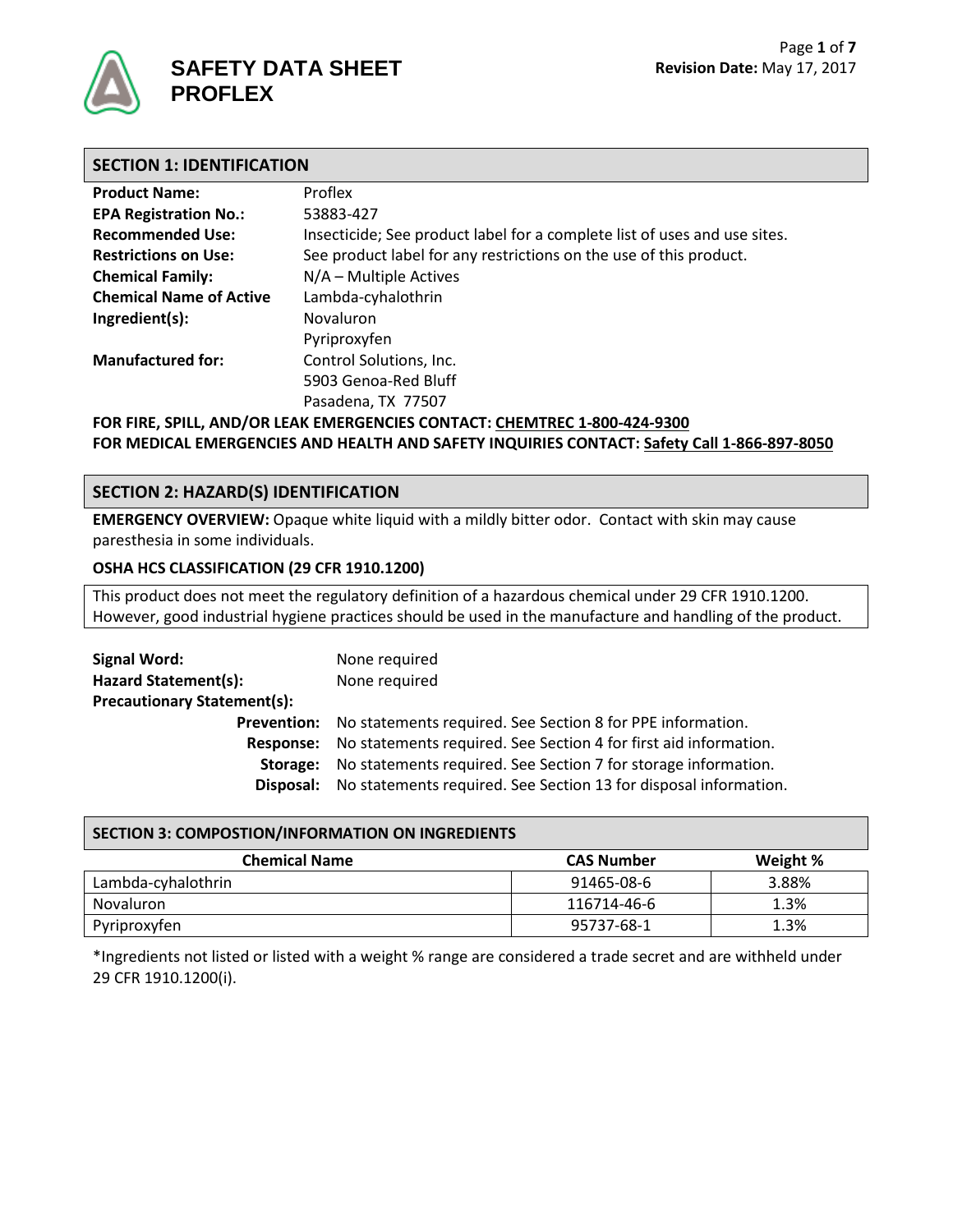|              | <b>SECTION 4: FIRST AID MEASURES</b>                                                                   |
|--------------|--------------------------------------------------------------------------------------------------------|
| IF IN EYES:  | Hold eye open and rinse slowly and gently with water for 15 to 20 minutes. Remove contact              |
|              | lenses, if present, after the first 5 minutes; then continue rinsing eye. Call a poison control        |
|              | center or doctor for treatment advice.                                                                 |
| IF ON SKIN:  | Take off contaminated clothing. Rinse skin immediately with plenty of water for 15 to 20               |
|              | minutes. Call a poison control center or doctor for treatment advice.                                  |
| IF INHALED:  | Move person to fresh air. If person is not breathing, call 911 or an ambulance; then give              |
|              | artificial respiration, preferably mouth-to-mouth if possible. Call a poison control center or         |
|              | doctor for further treatment advice.                                                                   |
| IF INGESTED: | Call a poison control center or doctor immediately for treatment advice. Have person sip a             |
|              | glass of water if able to swallow. Do not induce vomiting unless told to do so by a poison             |
|              | control center or doctor. Do not give anything by mouth to an unconscious person.                      |
|              | Most important symptoms/offects, asyte and delayed: Castric upset Lambda sybalothrip is known to sause |

**Most important symptoms/effects, acute and delayed:** Gastric upset. Lambda-cyhalothrin is known to cause paresthesia (numbness/tingling of the skin).

| <b>SECTION 5: FIRE-FIGHTING MEASURES</b>     |                                                                                                                                                                                                                                                                                                    |  |
|----------------------------------------------|----------------------------------------------------------------------------------------------------------------------------------------------------------------------------------------------------------------------------------------------------------------------------------------------------|--|
| <b>Suitable Extinguishing Media:</b>         | Water spray, alcohol-resistant foam, dry chemical or carbon dioxide                                                                                                                                                                                                                                |  |
| <b>Unsuitable Extinguishing Media:</b>       | Water jet as it may spread fire.                                                                                                                                                                                                                                                                   |  |
| <b>Hazardous Combustion Products:</b>        | Thermal decomposition may produce toxic carbon and nitrogen oxides<br>as well as other trace hazardous gases.                                                                                                                                                                                      |  |
| <b>Special Protective Equipment &amp;</b>    | Evacuate area and fight fire upwind from a safe distance to avoid                                                                                                                                                                                                                                  |  |
| <b>Precautions:</b>                          | hazardous vapors and decomposition products. Foam and/or dry<br>chemical are preferred to minimize environmental contamination. If<br>water is used, dike and collect water to prevent run-off. Wear self-<br>contained breathing apparatus and full fire-fighting turn-out gear<br>(Bunker gear). |  |
| <b>Unusual Fire &amp; Explosion Hazards:</b> | None known                                                                                                                                                                                                                                                                                         |  |

| <b>SECTION 6: ACCIDENTAL RELEASE MEASURES</b> |                                                                                                                                                                                                                                                                                                                                                                                    |  |
|-----------------------------------------------|------------------------------------------------------------------------------------------------------------------------------------------------------------------------------------------------------------------------------------------------------------------------------------------------------------------------------------------------------------------------------------|--|
| <b>Personal Precautions:</b>                  | See Section 8 for personal protection equipment.                                                                                                                                                                                                                                                                                                                                   |  |
| <b>Environmental Precautions:</b>             | Keep spilled material and any rinsate from contaminating soil or from entering                                                                                                                                                                                                                                                                                                     |  |
|                                               | sewage and drainage systems and bodies of water.                                                                                                                                                                                                                                                                                                                                   |  |
| <b>Methods for Containment:</b>               | Isolate the spill area. Keep unnecessary and unprotected personnel from<br>entering. Absorb small spills with sand, vermiculite or other inert absorbent.                                                                                                                                                                                                                          |  |
|                                               | Dike large spills using absorbent or impervious material such as clay or sand.<br>Recover and contain as much free liquid as possible for reuse. Allow absorbed<br>material to solidify and scrape up for disposal.                                                                                                                                                                |  |
| <b>Methods for Clean-up:</b>                  | Place contaminated material in appropriate container for disposal. After<br>removal, flush contaminated area thoroughly with soap and water. Pick up<br>wash liquid with additional absorbent and place in a disposable container. Do<br>not put spilled material back in the original container. Clean area carefully as<br>product is oil based and may cause a slipping hazard. |  |
| <b>Other Information:</b>                     | None known                                                                                                                                                                                                                                                                                                                                                                         |  |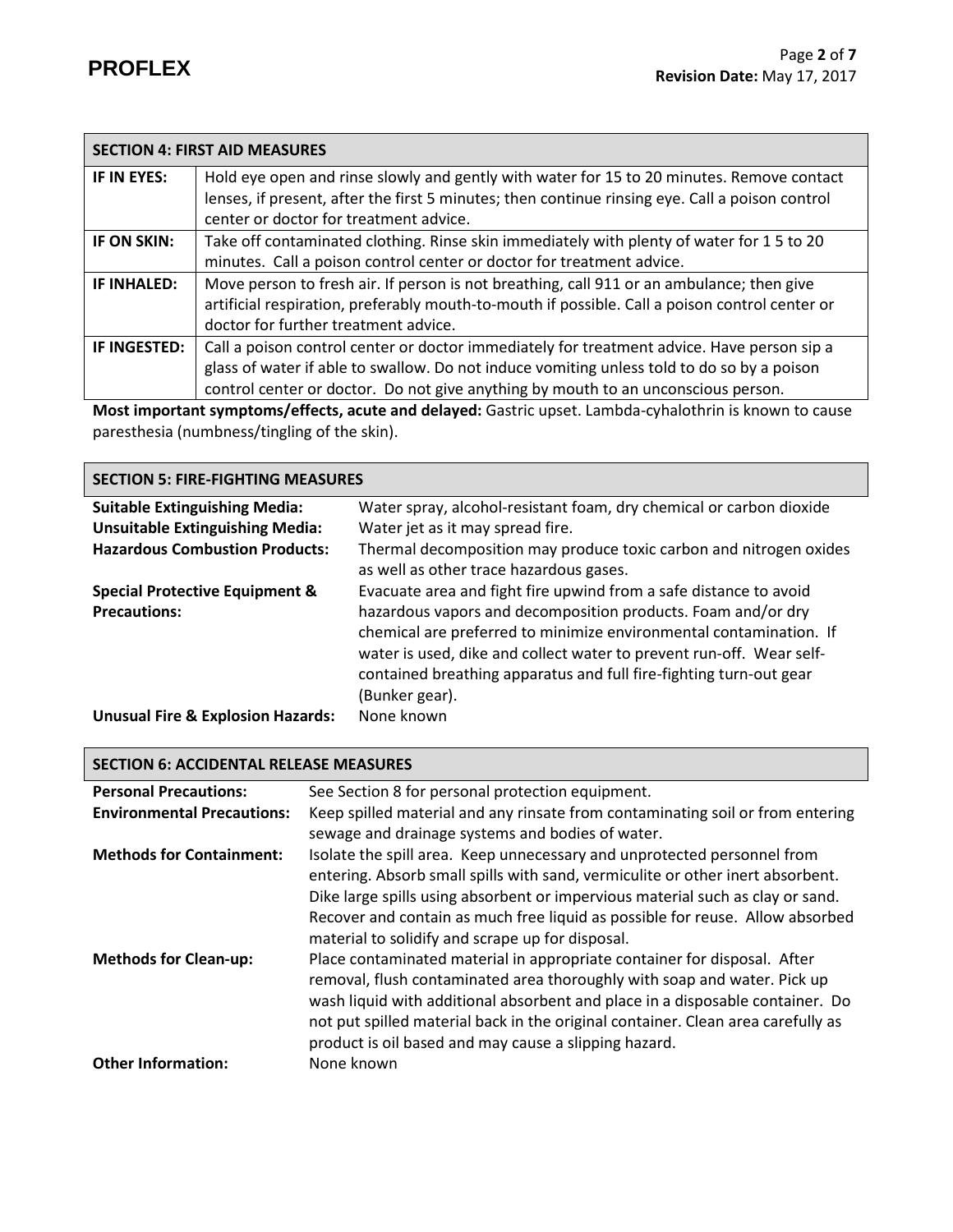### **SECTION 7: HANDLING AND STORAGE**

**Handling:** RECOMMENDATIONS ARE INTENDED FOR MANUFACTURING, PACKAGING AND COMMERCIAL BLENDING WORKERS. PESTICIDE APPLICATORS AND WORKERS must refer to the product label and Directions for Use attached to the product for Agricultural Use Requirements in accordance with the EPA Worker Protection Standard 40 CFR part 170.Handle and open container in a manner as to prevent spillage. Do not eat, drink or smoke while handling this product. Immediately wash off accidental splashes of the concentrate or spray mixture from skin, clothing and out of eyes.

**Storage: See pesticide label for full information on product storage.** Do not contaminate water, food or feed by storage of this product. Store away from sources of heat, out of direct sunlight and away from incompatible materials. Pesticides should be stored in secured areas away from children and animals.

**Product Incompatibilities:** Avoid contact with strong oxidizers.

**Storage Temperature (Min/Max):** Store at room temperature and avoid extreme temperatures.

#### **SECTION 8: EXPOSURE CONTROLS/PERSONAL PROTECTION**

**Users of a pesticide product must refer to the product label for personal protective equipment requirements.**

**Exposure Guidelines:**

| <b>COMPONENT</b>     | OSHA PEI | <b>ACGIH TLV</b> | <b>NIOSH REL</b> |
|----------------------|----------|------------------|------------------|
| No components listed |          |                  |                  |

| <b>Engineering Controls:</b>      | Provide general or local exhaust ventilation systems to maintain airborne        |  |  |
|-----------------------------------|----------------------------------------------------------------------------------|--|--|
|                                   | concentrations below OSHA PELs or other specified exposure limits. Local exhaust |  |  |
|                                   | ventilation is preferred.                                                        |  |  |
| <b>Respiratory Protection:</b>    | In areas of poor ventilation, use a NIOSH approved respirator with               |  |  |
|                                   | cartridges/canisters approved for pesticides.                                    |  |  |
| <b>Eye Protection:</b>            | Chemical goggles or safety glasses and full-face shield.                         |  |  |
| <b>Protective Gloves:</b>         | Chemical-resistant gloves such as barrier laminate, butyl rubber, nitrile,       |  |  |
|                                   | neoprene rubber, polyvinyl chloride (PVC) or Viton.                              |  |  |
| <b>Other Protective Clothing:</b> | Long-sleeved shirt, long pants and shoes plus socks.                             |  |  |
| <b>General Safety Measures:</b>   | Wash hands before eating, drinking, chewing gum, using tobacco, or using the     |  |  |
|                                   | toilet. Remove clothing immediately after handling this product. Wash outside    |  |  |
|                                   | of gloves before removing. Discard clothing and other absorbent materials that   |  |  |
|                                   | have been drenched or heavily contaminated with this product's concentrate.      |  |  |
|                                   | Do not reuse them. Follow manufacturer's instructions for cleaning and           |  |  |
|                                   | maintaining PPE. If no such instructions for washables, use detergent and hot    |  |  |
|                                   | water. Keep and wash PPE separately from other laundry.                          |  |  |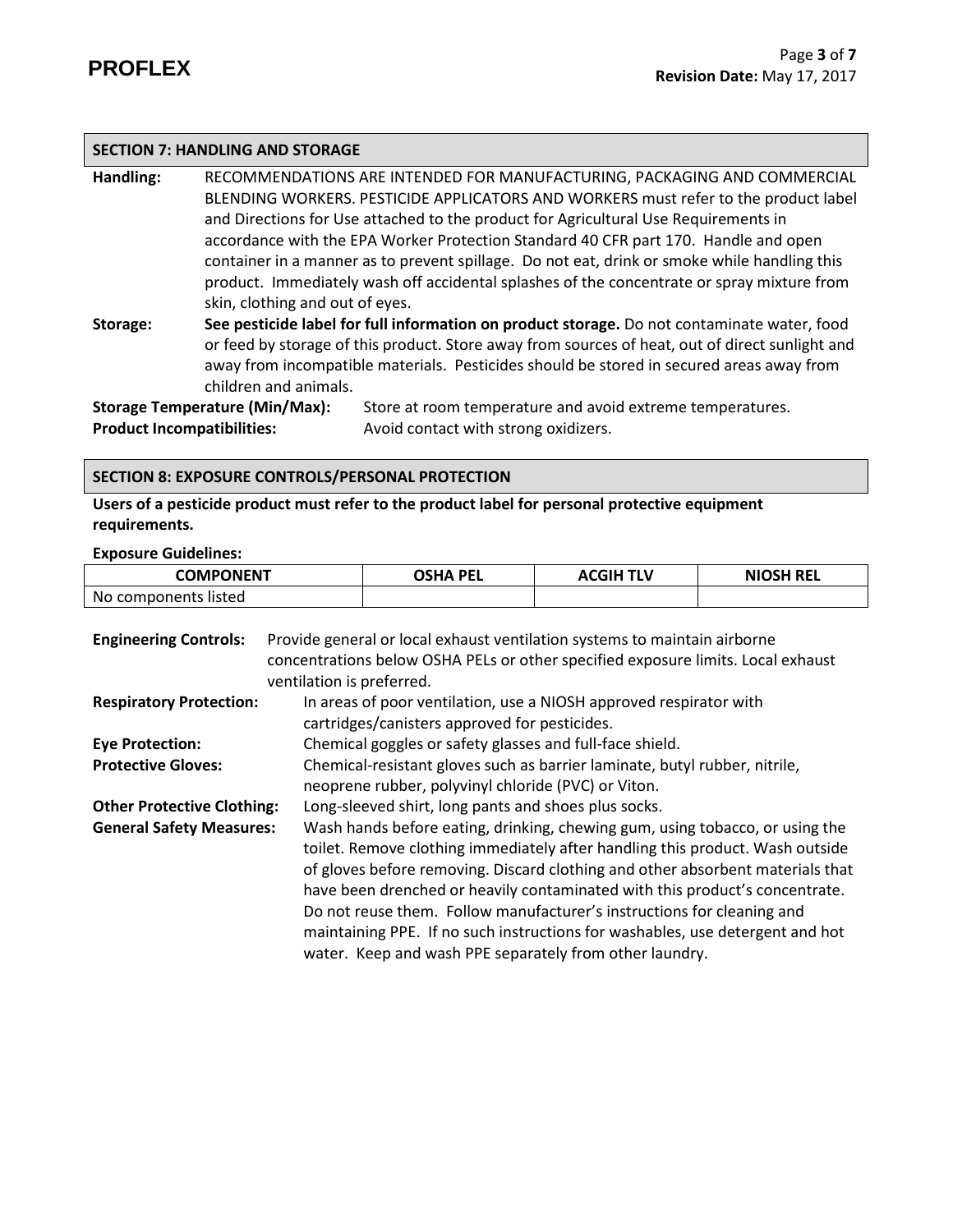| <b>SECTION 9: PHYSICAL AND CHEMICAL PROPERTIES</b> |                     |                                         |                  |
|----------------------------------------------------|---------------------|-----------------------------------------|------------------|
| Appearance:                                        | Opaque white liquid | <b>Upper/Lower Flammability Limits:</b> | Not determined   |
| Odor:                                              | Mildly bitter       | <b>Vapor Pressure:</b>                  | Not determined   |
| <b>Odor Threshold:</b>                             | Not determined      | <b>Vapor Density:</b>                   | Not determined   |
| pH:                                                | $6.0 - 7.0$         | Relative Density (@24°C):               | $1.04$ (typical) |
| <b>Melting /Freezing Point:</b>                    | Not determined      | Solubility (water):                     | Not determined   |
| <b>Boiling Point/Range:</b>                        | Not determined      | <b>Partition Coefficient:</b>           | Not determined   |
| <b>Flash Point:</b>                                | $>231^{\circ}F$     | <b>Auto-ignition Temperature:</b>       | Not determined   |
| <b>Evaporation Rate:</b>                           | Not determined      | <b>Decomposition Temperature:</b>       | Not determined   |
| <b>Flammability:</b>                               | Not applicable      | <b>Viscosity:</b>                       | Not determined   |

| <b>SECTION 10: STABILITY AND REACTIVITY</b>                  |                                                             |  |
|--------------------------------------------------------------|-------------------------------------------------------------|--|
| No hazardous chemical reactions known.<br><b>Reactivity:</b> |                                                             |  |
| <b>Chemical Stability:</b>                                   | Stable under normal storage and handling conditions.        |  |
| <b>Possibility of Hazardous Reactions:</b>                   | No potential for hazardous reactions known.                 |  |
| <b>Conditions to Avoid:</b>                                  | <b>Extreme temperatures</b>                                 |  |
| <b>Incompatible Materials:</b>                               | Strong oxidizers                                            |  |
| <b>Hazardous Decomposition Products:</b>                     | Thermal decomposition may produce toxic carbon and nitrogen |  |
|                                                              | oxides as well as trace amounts of other hazardous gases.   |  |

# **SECTION 11: TOXICOLOGICAL INFORMATION**

| <b>Likely Routes of Exposure:</b>   | Eye contact, Skin contact, Inhalation, Ingestion                      |                                                                                   |            |             |
|-------------------------------------|-----------------------------------------------------------------------|-----------------------------------------------------------------------------------|------------|-------------|
| <b>Symptoms of Exposure:</b>        | Lambda-cyhalothrin is known to cause paresthesia. Gastric upset. Skin |                                                                                   |            |             |
|                                     |                                                                       | irritation including mild to moderate redness and swelling.                       |            |             |
| Oral LD <sub>50</sub> :             | 5,000 mg/kg (rat)                                                     |                                                                                   |            |             |
| Dermal LD <sub>50</sub> :           |                                                                       | >5,050 mg/kg (rat)(Based upon a similar formulation)                              |            |             |
| Inhalation LC <sub>50</sub> :       |                                                                       | >2.16 mg/L (4-hr)(rat); No mortality at this concentration. (Based upon a similar |            |             |
|                                     | formulation)                                                          |                                                                                   |            |             |
| <b>Eye Irritation/Damage:</b>       |                                                                       | Minimal irritation with all effects clearing in 48 hours.                         |            |             |
| <b>Skin Corrosion/Irritation:</b>   |                                                                       | Mild to moderate skin irritation clearing before 14 days.                         |            |             |
| <b>Skin Sensitization:</b>          | Not a skin sensitizer (guinea pig)(Based upon a similar formulation)  |                                                                                   |            |             |
|                                     |                                                                       |                                                                                   |            |             |
| <b>Chronic/Subchronic Toxicity:</b> | No data available                                                     |                                                                                   |            |             |
| <b>Mutagenicity:</b>                | No data available                                                     |                                                                                   |            |             |
| <b>Reproductive Toxicity:</b>       | No data available                                                     |                                                                                   |            |             |
| <b>Neurotoxicity:</b>               | No data available                                                     |                                                                                   |            |             |
| <b>Target Organs:</b>               | No data available                                                     |                                                                                   |            |             |
| <b>Aspiration Hazard:</b>           |                                                                       | Not anticipated to be an aspiration hazard.                                       |            |             |
| Carcinogenicity:                    |                                                                       |                                                                                   |            |             |
| <b>Chemical Name</b>                | <b>ACGIH</b>                                                          | <b>IARC</b>                                                                       | <b>NTP</b> | <b>OSHA</b> |
| No components listed                |                                                                       |                                                                                   |            |             |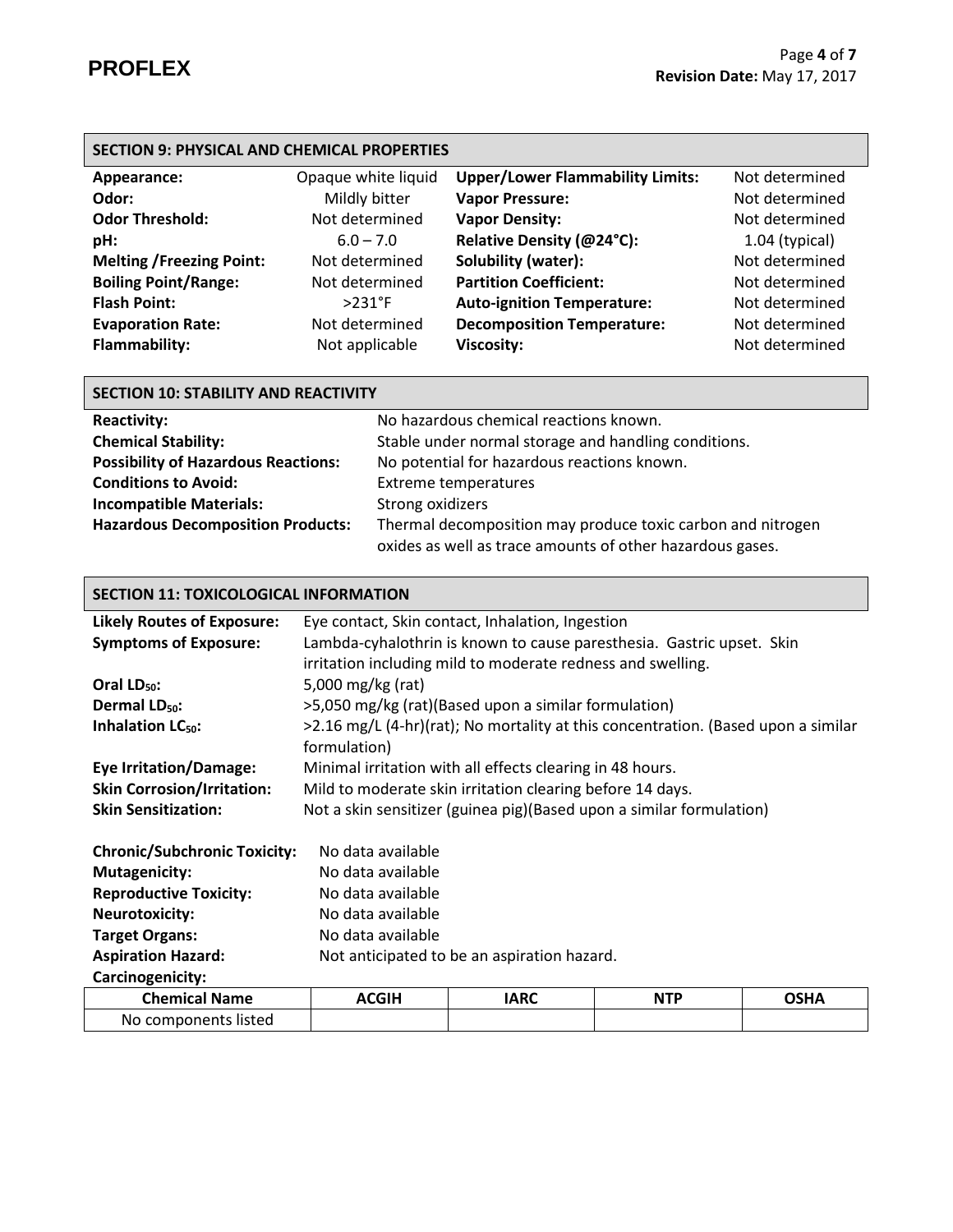## **SECTION 12: ECOLOGICAL INFORMATION**

## **Environmental Hazards Statement from FIFRA Regulated Pesticide Label:**

This product is extremely toxic to fish and aquatic invertebrates. To protect the environment, do not allow pesticide to enter or run off into storm drains, drainage ditches, gutters, or surface waters. Applying this product in calm weather when rain is not predicted for the next 24 hours will help ensure that wind or rain does not blow or wash pesticide off the treatment area. Rinsing application equipment over the treated area will help avoid run - off to water bodies or drainage systems. Drift and runoff from treated areas may be hazardous to aquatic organisms in neighboring areas. Apply this product only as specified on this label.

This product is highly toxic to bees exposed to direct treatment or residues on blooming crops or weeds. Do not apply this product or allow it to drift to blooming crops or weeds if bees are foraging the treatment area.

| <b>ECOTOXICITY DATA:</b>              |                                                                                                                                                                                                                                             |
|---------------------------------------|---------------------------------------------------------------------------------------------------------------------------------------------------------------------------------------------------------------------------------------------|
| <b>Fish Toxicity:</b>                 | Lambda cyhalothrin technical: Oncorhynchus mykiss: 96 hr LC <sub>50</sub> < 0.24 µ/L<br>Novaluron technical: L. macrochirus: 96 hr LC <sub>50</sub> > 960 ppb<br>Pyriproxyfen technical: L. macrochirus: 96 hr LC <sub>50</sub> > 0.27 mg/L |
| <b>Aquatic Invertebrate Toxicity:</b> | Lambda cyhalothrin technical: Daphnia magna: 48 hr $EC_{50}$ <0.001 $\mu/L$<br>Novaluron: Daphnia magna: 48 hr EC <sub>50</sub> = 0.058 mg/L<br>Pyriproxyfen: Daphnia magna: 48 hr EC <sub>50</sub> = 0.4 mg/L                              |
| <b>Aquatic Plant Toxicity:</b>        | Pyriproxyfen: Selenastrum capricornutum: 72 hr EC50 = 0.15 mg/L                                                                                                                                                                             |
| <b>Avian Toxicity:</b>                | Pyriproxyfen: Bobwhite quail: Oral LD <sub>50</sub> > 1,906 mg/kg<br>Novaluron: Bobwhite quail: Oral LD <sub>50</sub> > 2,000 mg/kg                                                                                                         |
| <b>Honeybee Toxicity:</b>             | Pyriproxyfen technical: Oral $LD_{50} > 98.3 \mu g/$ bee                                                                                                                                                                                    |
|                                       | Novaluron technical: Oral LD <sub>50</sub> > 100 μg/bee                                                                                                                                                                                     |
| <b>ENVIRONMENTAL EFFECTS:</b>         |                                                                                                                                                                                                                                             |
| <b>Persistence and Degradability:</b> | No data available                                                                                                                                                                                                                           |
| <b>Bioaccumulation:</b>               | No data available                                                                                                                                                                                                                           |
| <b>Mobility:</b>                      | No data available                                                                                                                                                                                                                           |

#### **SECTION 13: DISPOSAL CONSIDERATIONS**

**Other Adverse Effects:** No data available

| <b>Waste Disposal:</b>       | Refer to the pesticide label for full information on disposal. Pesticide wastes are   |
|------------------------------|---------------------------------------------------------------------------------------|
|                              | toxic. Improper disposal of unused pesticide, spray mixture, or rinse water is a      |
|                              | violation of Federal law. If these wastes cannot be used according to label           |
|                              | instructions, contact your State Pesticide or Environmental Control Agency or the     |
|                              | Hazardous Waste representative at the nearest EPA Regional Office for guidance in     |
|                              | proper disposal methods.                                                              |
| <b>Container Disposal:</b>   | Refer to the pesticide label for full information on disposal. When possible, triple  |
|                              | rinse the container and offer for recycling if available.                             |
| <b>RCRA Characteristics:</b> | It is the responsibility of the individual disposing of this product to determine the |
|                              | RCRA classification and hazard status of the waste.                                   |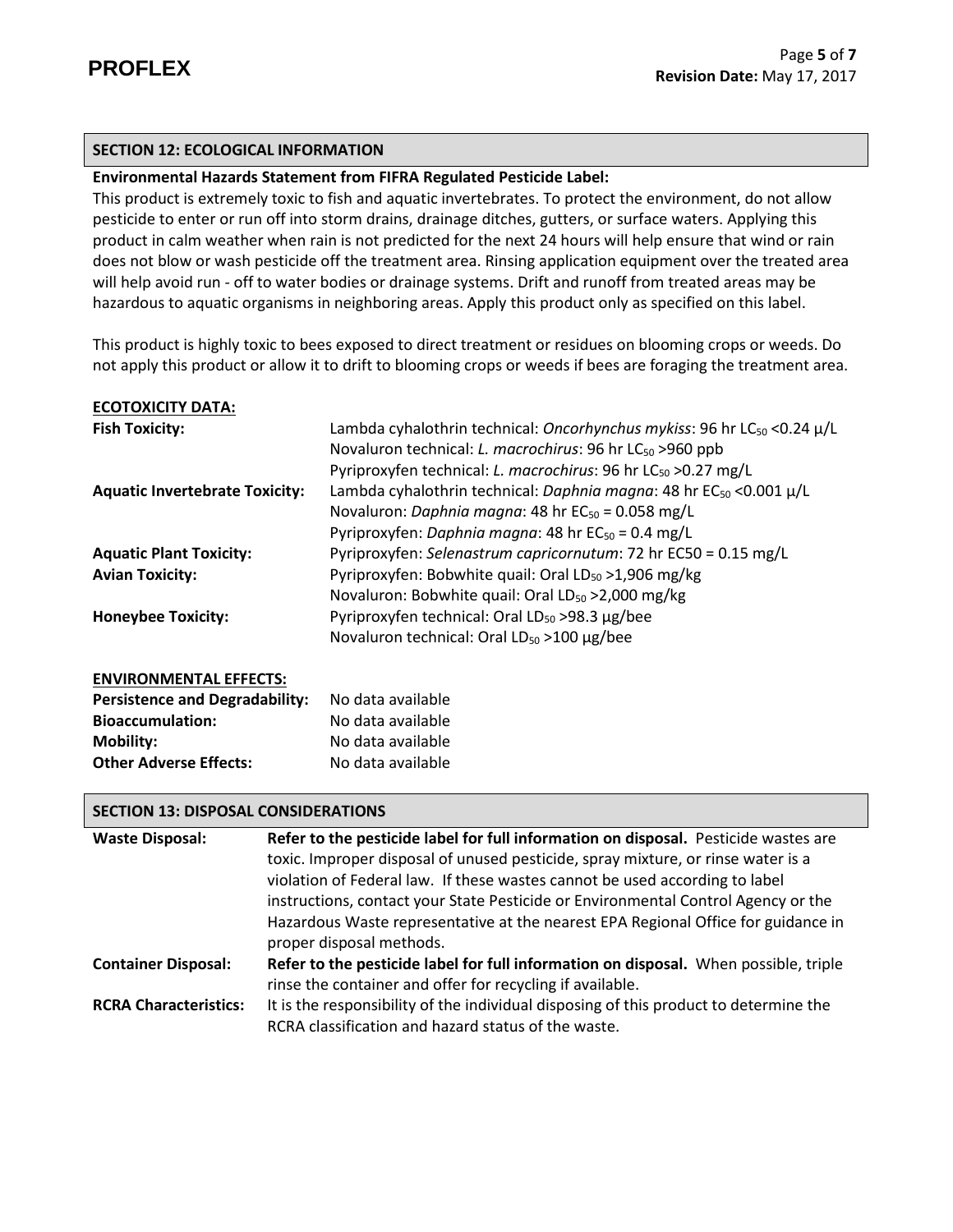| <b>DOT</b><br>(Ground): | Not regulated                                                                               |
|-------------------------|---------------------------------------------------------------------------------------------|
| <b>IMDG</b>             | UN3082, Environmentally hazardous substance, liquid, n.o.s. (Lambda-cyhalothrin, Novaluron, |
| (Sea):                  | Pyriproxyfen), 9, PGIII, Marine Pollutant                                                   |
| <b>IATA</b>             | UN3082, Environmentally hazardous substance, liquid, n.o.s. (Lambda-cyhalothrin, Novaluron, |
| (Air):                  | Pyriproxyfen), 9, PGIII                                                                     |

## **SECTION 15: REGULATORY INFORMATION**

**Labeling Requirements Under FIFRA:** This chemical is a pesticide product registered by the Environmental Protection Agency and is subject to certain labeling requirements under federal pesticide law. These requirements differ from the classification criteria and hazard information required for safety data sheets and for workplace labels of non-pesticide chemicals. Following is the hazard information as required on the pesticide label:

## CAUTION

Harmful if swallowed. Avoid contact with skin or clothing. Wash thoroughly with soap and water after handling and before eating, drinking, chewing gum, using tobacco, or using the toilet.

**TSCA Inventory:** This product is exempt from TSCA inventory listing requirements as it is solely for FIFRA regulated use.

#### **SARA Title III Information:**

## **Section 302 – Extremely hazardous substances:** None

 **Section 311/312** – **Hazard Categories:** Immediate (Acute)

 **Section 313 –** This product contains a chemical or chemicals which are subject to the reporting

requirements of the Act and Title 40 of the Code of Federal Regulations, Part 372:

| Chemical Name | <b>CAS Number</b> | Weight % |
|---------------|-------------------|----------|
| None listed   |                   |          |

**CERCLA –** This product contains the following chemicals which have a reportable quantity (RQ) under the Comprehensive Environmental Response, Compensation and Liability Act (CERCLA):

| <b>Chemical Name</b> | <b>CAS Number</b> | <b>RQ</b> | <b>Quantity of</b><br><b>Finished Product</b> |
|----------------------|-------------------|-----------|-----------------------------------------------|
| None listed          |                   |           |                                               |

#### **CALIFORNIA PROPOSITION 65:**

| <b>Chemical Name</b> | <b>CAS Number</b> | Prop 65 Category(ies) |
|----------------------|-------------------|-----------------------|
| None listed          |                   |                       |

#### **U.S. STATE RIGHT-TO-KNOW REGULATIONS:**

| <b>Chemical Name</b> | <b>New Jersey</b> | <b>Massachusetts</b> | <b>Pennsylvania</b> |
|----------------------|-------------------|----------------------|---------------------|
| Lambda-cyhalothrin   |                   |                      |                     |